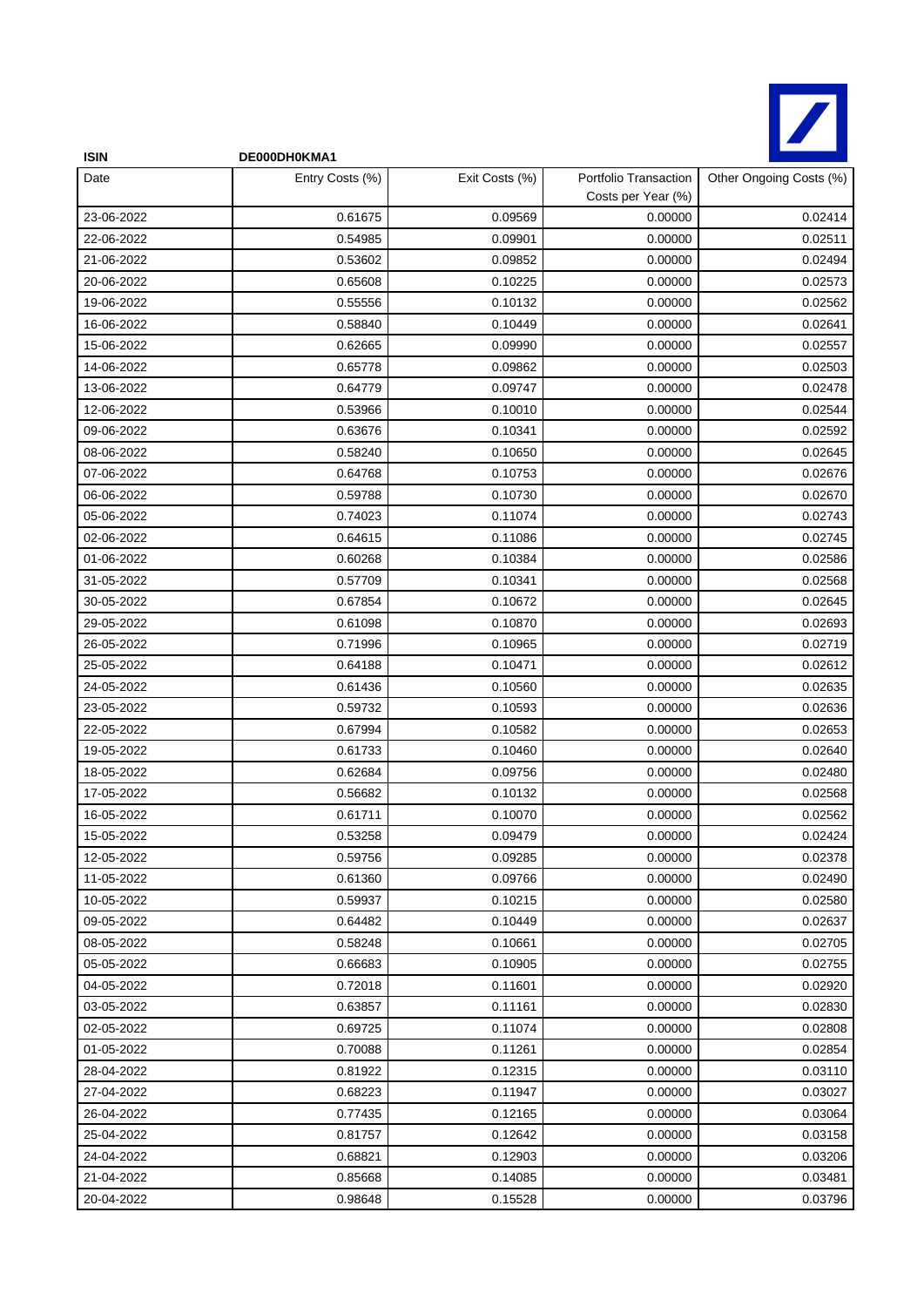| 19-04-2022 | 0.83810 | 0.15221 | 0.00000 | 0.03752 |
|------------|---------|---------|---------|---------|
| 18-04-2022 | 1.12497 | 0.17331 | 0.00000 | 0.04287 |
| 13-04-2022 | 0.96887 | 0.17065 | 0.00000 | 0.04178 |
| 12-04-2022 | 0.97803 | 0.16556 | 0.00000 | 0.04084 |
| 11-04-2022 | 0.99760 | 0.15528 | 0.00000 | 0.03819 |
| 10-04-2022 | 0.85332 | 0.15038 | 0.00000 | 0.03681 |
| 07-04-2022 | 0.91343 | 0.14599 | 0.00000 | 0.03588 |
| 06-04-2022 | 0.87778 | 0.13928 | 0.00000 | 0.03419 |
| 05-04-2022 | 0.77495 | 0.13908 | 0.00000 | 0.03410 |
| 04-04-2022 | 0.84081 | 0.14706 | 0.00000 | 0.03580 |
| 03-04-2022 | 0.85162 | 0.15083 | 0.00000 | 0.03654 |
| 31-03-2022 | 0.94424 | 0.14881 | 0.00000 | 0.03595 |
| 30-03-2022 | 0.87149 | 0.15244 | 0.00000 | 0.03661 |
| 29-03-2022 | 0.86272 | 0.15198 | 0.00000 | 0.03652 |
| 28-03-2022 | 0.93910 | 0.15038 | 0.00000 | 0.03656 |
| 27-03-2022 | 0.92223 | 0.15576 | 0.00000 | 0.03789 |
| 25-03-2022 | 0.92554 | 0.16722 | 0.00000 | 0.04063 |
| 24-03-2022 | 1.00383 | 0.15528 | 0.00000 | 0.03778 |
| 23-03-2022 | 0.89558 | 0.15432 | 0.00000 | 0.03748 |
| 22-03-2022 | 0.86326 | 0.15528 | 0.00000 | 0.03777 |
| 21-03-2022 | 0.89440 | 0.15625 | 0.00000 | 0.03778 |
| 18-03-2022 | 0.97553 | 0.15974 | 0.00000 | 0.03862 |
| 17-03-2022 | 0.91200 | 0.16051 | 0.00000 | 0.03889 |
| 16-03-2022 | 0.84254 | 0.14881 | 0.00000 | 0.03627 |
| 15-03-2022 | 0.81351 | 0.14903 | 0.00000 | 0.03626 |
| 14-03-2022 | 0.86000 | 0.16393 | 0.00000 | 0.04002 |
| 11-03-2022 | 1.00547 | 0.17301 | 0.00000 | 0.04219 |
| 10-03-2022 | 0.99952 | 0.16313 | 0.00000 | 0.03955 |
| 09-03-2022 | 1.12279 | 0.18282 | 0.00000 | 0.04475 |
| 08-03-2022 | 1.11329 | 0.17953 | 0.00000 | 0.04422 |
| 07-03-2022 | 1.11142 | 0.17331 | 0.00000 | 0.04275 |
| 04-03-2022 | 0.91576 | 0.15748 | 0.00000 | 0.03829 |
| 03-03-2022 | 1.00737 | 0.15974 | 0.00000 | 0.03861 |
| 02-03-2022 | 0.95693 | 0.15625 | 0.00000 | 0.03783 |
| 01-03-2022 | 0.83811 | 0.14620 | 0.00000 | 0.03489 |
| 28-02-2022 | 0.84436 | 0.14205 | 0.00000 | 0.03406 |
| 25-02-2022 | 0.77241 | 0.14006 | 0.00000 | 0.03356 |
| 24-02-2022 | 1.08044 | 0.15798 | 0.00000 | 0.03766 |
| 23-02-2022 | 0.91383 | 0.14045 | 0.00000 | 0.03317 |
| 22-02-2022 | 0.87909 | 0.13928 | 0.00000 | 0.03294 |
| 21-02-2022 | 0.86166 | 0.13532 | 0.00000 | 0.03192 |
| 18-02-2022 | 0.84025 | 0.13736 | 0.00000 | 0.03240 |
| 17-02-2022 | 0.79317 | 0.13459 | 0.00000 | 0.03178 |
| 16-02-2022 | 0.75225 | 0.13038 | 0.00000 | 0.03072 |
| 15-02-2022 | 0.80107 | 0.12937 | 0.00000 | 0.03059 |
| 14-02-2022 | 0.86757 | 0.13316 | 0.00000 | 0.03155 |
| 11-02-2022 | 0.76829 | 0.12346 | 0.00000 | 0.02909 |
| 10-02-2022 | 0.71517 | 0.12788 | 0.00000 | 0.02999 |
| 09-02-2022 | 0.69763 | 0.12610 | 0.00000 | 0.02963 |
| 08-02-2022 | 0.76905 | 0.12151 | 0.00000 | 0.02859 |
| 07-02-2022 | 0.76695 | 0.11962 | 0.00000 | 0.02810 |
| 04-02-2022 | 0.76255 | 0.11737 | 0.00000 | 0.02749 |
| 03-02-2022 | 0.65348 | 0.11587 | 0.00000 | 0.02754 |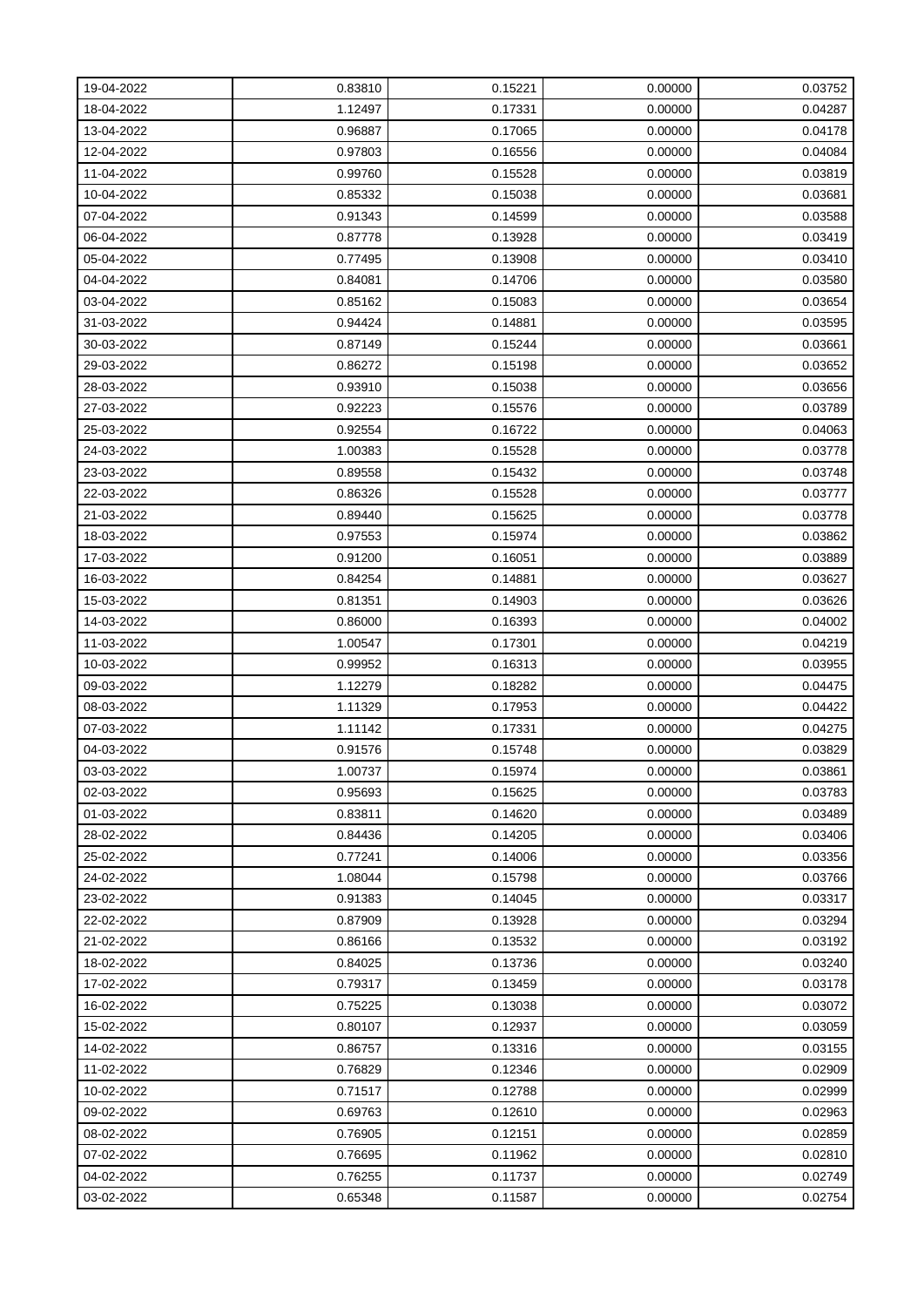| 02-02-2022 | 0.74870 | 0.11820 | 0.00000 | 0.02811 |
|------------|---------|---------|---------|---------|
| 01-02-2022 | 0.78314 | 0.11737 | 0.00000 | 0.02798 |
| 31-01-2022 | 0.74965 | 0.11507 | 0.00000 | 0.02764 |
| 28-01-2022 | 0.72063 | 0.11628 | 0.00000 | 0.02806 |
| 27-01-2022 | 0.75424 | 0.12438 | 0.00000 | 0.02984 |
| 26-01-2022 | 0.75052 | 0.13459 | 0.00000 | 0.03203 |
| 25-01-2022 | 0.70196 | 0.13158 | 0.00000 | 0.03129 |
| 24-01-2022 | 0.78352 | 0.14065 | 0.00000 | 0.03337 |
| 21-01-2022 | 0.90291 | 0.14184 | 0.00000 | 0.03362 |
| 20-01-2022 | 0.87442 | 0.13850 | 0.00000 | 0.03279 |
| 19-01-2022 | 0.87077 | 0.13175 | 0.00000 | 0.03121 |
| 18-01-2022 | 0.75995 | 0.12151 | 0.00000 | 0.02867 |
| 17-01-2022 | 0.72731 | 0.12407 | 0.00000 | 0.02919 |
| 14-01-2022 | 0.81550 | 0.12500 | 0.00000 | 0.02931 |
| 13-01-2022 | 0.68602 | 0.12438 | 0.00000 | 0.02915 |
| 12-01-2022 | 0.74503 | 0.11751 | 0.00000 | 0.02778 |
| 11-01-2022 | 0.66385 | 0.11696 | 0.00000 | 0.02771 |
| 10-01-2022 | 0.65968 | 0.11442 | 0.00000 | 0.02713 |
| 07-01-2022 | 0.61243 | 0.11136 | 0.00000 | 0.02648 |
| 06-01-2022 | 0.65733 | 0.11111 | 0.00000 | 0.02644 |
| 05-01-2022 | 0.77180 | 0.12019 | 0.00000 | 0.02861 |
| 04-01-2022 | 0.66234 | 0.11862 | 0.00000 | 0.02825 |
| 03-01-2022 | 0.68051 | 0.12407 | 0.00000 | 0.02940 |
| 31-12-2021 | 0.65358 | 0.11933 | 0.00000 | 0.02837 |
| 30-12-2021 | 0.63521 | 0.11723 | 0.00000 | 0.02792 |
| 29-12-2021 | 0.80122 | 0.12225 | 0.00000 | 0.02917 |
| 28-12-2021 | 0.67726 | 0.12180 | 0.00000 | 0.02895 |
| 27-12-2021 | 0.72380 | 0.11669 | 0.00000 | 0.02779 |
| 23-12-2021 | 0.73404 | 0.11862 | 0.00000 | 0.02822 |
| 22-12-2021 | 0.64252 | 0.11455 | 0.00000 | 0.02735 |
| 21-12-2021 | 0.76866 | 0.11521 | 0.00000 | 0.02746 |
| 20-12-2021 | 0.72515 | 0.11236 | 0.00000 | 0.02688 |
| 17-12-2021 | 0.64678 | 0.11587 | 0.00000 | 0.02754 |
| 16-12-2021 | 0.71876 | 0.11050 | 0.00000 | 0.02632 |
| 15-12-2021 | 0.68193 | 0.10707 | 0.00000 | 0.02559 |
| 14-12-2021 | 0.71160 | 0.11099 | 0.00000 | 0.02650 |
| 13-12-2021 | 0.70849 | 0.11062 | 0.00000 | 0.02645 |
| 10-12-2021 | 0.68124 | 0.10718 | 0.00000 | 0.02561 |
| 09-12-2021 | 0.66316 | 0.11223 | 0.00000 | 0.02673 |
| 08-12-2021 | 0.73178 | 0.11377 | 0.00000 | 0.02718 |
| 07-12-2021 | 0.71936 | 0.11211 | 0.00000 | 0.02684 |
| 06-12-2021 | 0.66269 | 0.11261 | 0.00000 | 0.02689 |
| 03-12-2021 | 0.61521 | 0.11148 | 0.00000 | 0.02663 |
| 02-12-2021 | 0.72972 | 0.11236 | 0.00000 | 0.02678 |
| 01-12-2021 | 0.75382 | 0.11723 | 0.00000 | 0.02793 |
| 30-11-2021 | 0.67381 | 0.11834 | 0.00000 | 0.02811 |
| 29-11-2021 | 0.82362 | 0.12422 | 0.00000 | 0.02969 |
| 26-11-2021 | 0.75180 | 0.12516 | 0.00000 | 0.02997 |
| 25-11-2021 | 0.82113 | 0.12690 | 0.00000 | 0.03052 |
| 24-11-2021 | 0.82003 | 0.12706 | 0.00000 | 0.03053 |
| 23-11-2021 | 0.82944 | 0.13263 | 0.00000 | 0.03178 |
| 22-11-2021 | 0.86107 | 0.14815 | 0.00000 | 0.03545 |
| 19-11-2021 | 0.84068 | 0.14663 | 0.00000 | 0.03497 |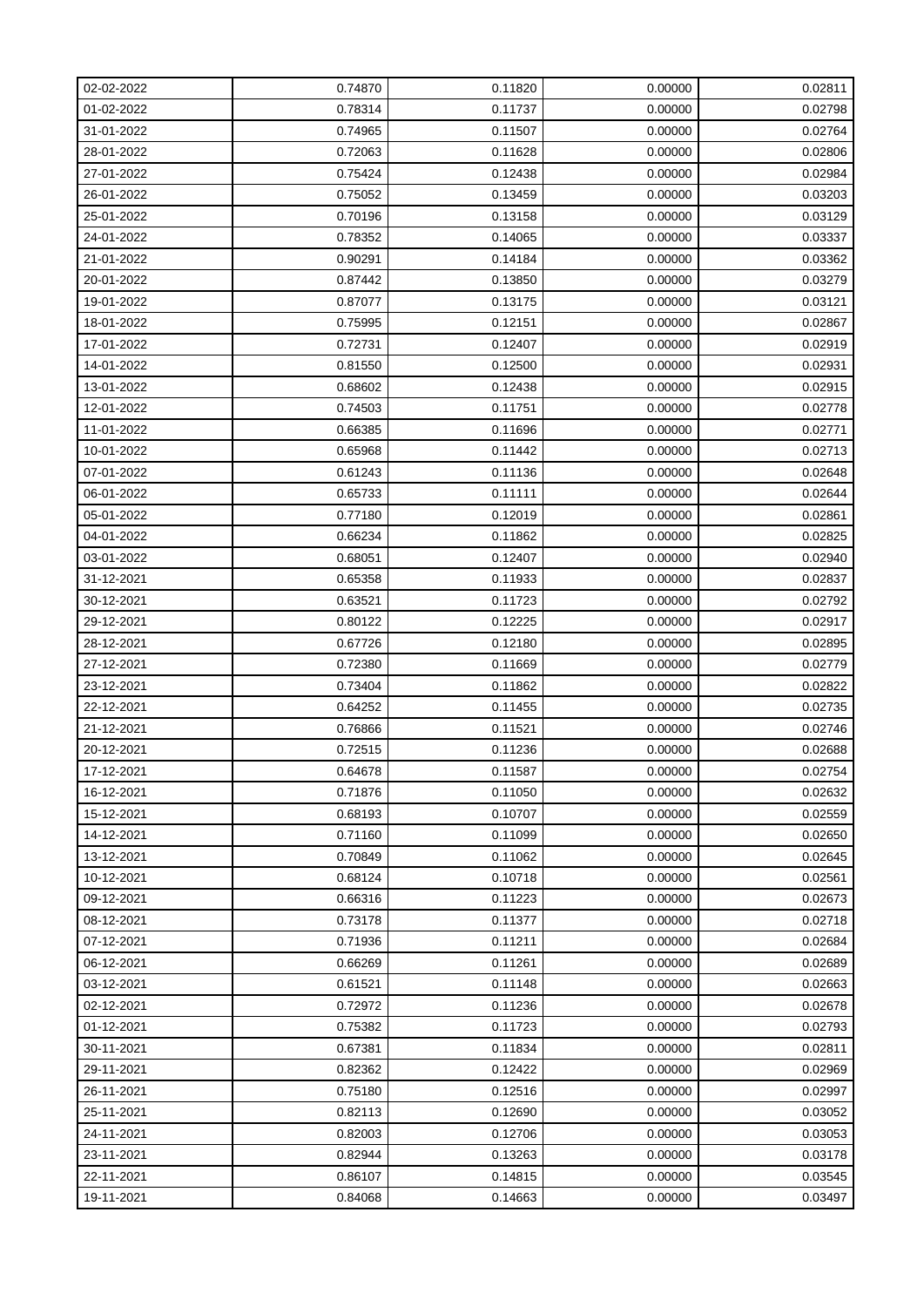| 18-11-2021 | 0.96934 | 0.15361 | 0.00000 | 0.03661 |
|------------|---------|---------|---------|---------|
| 17-11-2021 | 0.94876 | 0.15361 | 0.00000 | 0.03667 |
| 16-11-2021 | 0.99663 | 0.15601 | 0.00000 | 0.03708 |
| 15-11-2021 | 0.97341 | 0.15699 | 0.00000 | 0.03705 |
| 12-11-2021 | 0.92899 | 0.15083 | 0.00000 | 0.03561 |
| 11-11-2021 | 1.02560 | 0.15198 | 0.00000 | 0.03582 |
| 10-11-2021 | 0.90872 | 0.14085 | 0.00000 | 0.03288 |
| 09-11-2021 | 0.79025 | 0.14225 | 0.00000 | 0.03316 |
| 08-11-2021 | 0.76426 | 0.13850 | 0.00000 | 0.03235 |
| 05-11-2021 | 0.81977 | 0.13316 | 0.00000 | 0.03118 |
| 04-11-2021 | 0.73305 | 0.13021 | 0.00000 | 0.03047 |
| 03-11-2021 | 0.83230 | 0.12970 | 0.00000 | 0.03026 |
| 02-11-2021 | 0.76452 | 0.13532 | 0.00000 | 0.03155 |
| 01-11-2021 | 0.85298 | 0.13280 | 0.00000 | 0.03104 |
| 28-10-2021 | 0.73415 | 0.13550 | 0.00000 | 0.03142 |
| 27-10-2021 | 0.88784 | 0.13736 | 0.00000 | 0.03206 |
| 26-10-2021 | 0.81720 | 0.13514 | 0.00000 | 0.03150 |
| 25-10-2021 | 0.75827 | 0.14124 | 0.00000 | 0.03291 |
| 24-10-2021 | 0.82924 | 0.14535 | 0.00000 | 0.03374 |
| 21-10-2021 | 0.83295 | 0.14184 | 0.00000 | 0.03297 |
| 20-10-2021 | 0.78201 | 0.13908 | 0.00000 | 0.03235 |
| 19-10-2021 | 0.76868 | 0.13441 | 0.00000 | 0.03129 |
| 18-10-2021 | 0.77460 | 0.13175 | 0.00000 | 0.03060 |
| 17-10-2021 | 0.81237 | 0.12658 | 0.00000 | 0.02955 |
| 14-10-2021 | 0.79244 | 0.12674 | 0.00000 | 0.02955 |
| 13-10-2021 | 0.69744 | 0.12422 | 0.00000 | 0.02896 |
| 12-10-2021 | 0.69259 | 0.11848 | 0.00000 | 0.02776 |
| 11-10-2021 | 0.67313 | 0.11561 | 0.00000 | 0.02709 |
| 10-10-2021 | 0.75024 | 0.11614 | 0.00000 | 0.02718 |
| 07-10-2021 | 0.72709 | 0.11455 | 0.00000 | 0.02688 |
| 06-10-2021 | 0.65486 | 0.11737 | 0.00000 | 0.02749 |
| 05-10-2021 | 0.65298 | 0.11325 | 0.00000 | 0.02655 |
| 04-10-2021 | 0.63248 | 0.11614 | 0.00000 | 0.02712 |
| 03-10-2021 | 0.65087 | 0.11521 | 0.00000 | 0.02689 |
| 30-09-2021 | 0.70636 | 0.11062 | 0.00000 | 0.02589 |
| 29-09-2021 | 0.59747 | 0.10616 | 0.00000 | 0.02480 |
| 28-09-2021 | 0.63160 | 0.11299 | 0.00000 | 0.02626 |
| 27-09-2021 | 0.67330 | 0.11455 | 0.00000 | 0.02659 |
| 26-09-2021 | 0.66290 | 0.11641 | 0.00000 | 0.02699 |
| 23-09-2021 | 0.77514 | 0.11806 | 0.00000 | 0.02728 |
| 22-09-2021 | 1.21529 | 1.18765 | 0.00000 | 0.02747 |
| 21-09-2021 | 1.22787 | 1.18064 | 0.00000 | 0.02731 |
| 20-09-2021 | 1.22005 | 1.14679 | 0.00000 | 0.02652 |
| 19-09-2021 | 1.17638 | 1.14943 | 0.00000 | 0.02664 |
| 16-09-2021 | 1.23274 | 1.21803 | 0.00000 | 0.02806 |
| 15-09-2021 | 1.30324 | 1.29366 | 0.00000 | 0.02982 |
| 14-09-2021 | 1.32259 | 1.32802 | 0.00000 | 0.03047 |
| 13-09-2021 | 1.43183 | 1.31234 | 0.00000 | 0.03012 |
| 12-09-2021 | 1.38067 | 1.30548 | 0.00000 | 0.03006 |
| 09-09-2021 | 1.43944 | 1.40056 | 0.00000 | 0.03210 |
| 08-09-2021 | 1.39484 | 1.36612 | 0.00000 | 0.03137 |
| 07-09-2021 | 1.56283 | 1.42045 | 0.00000 | 0.03261 |
| 06-09-2021 | 1.50979 | 1.43062 | 0.00000 | 0.03274 |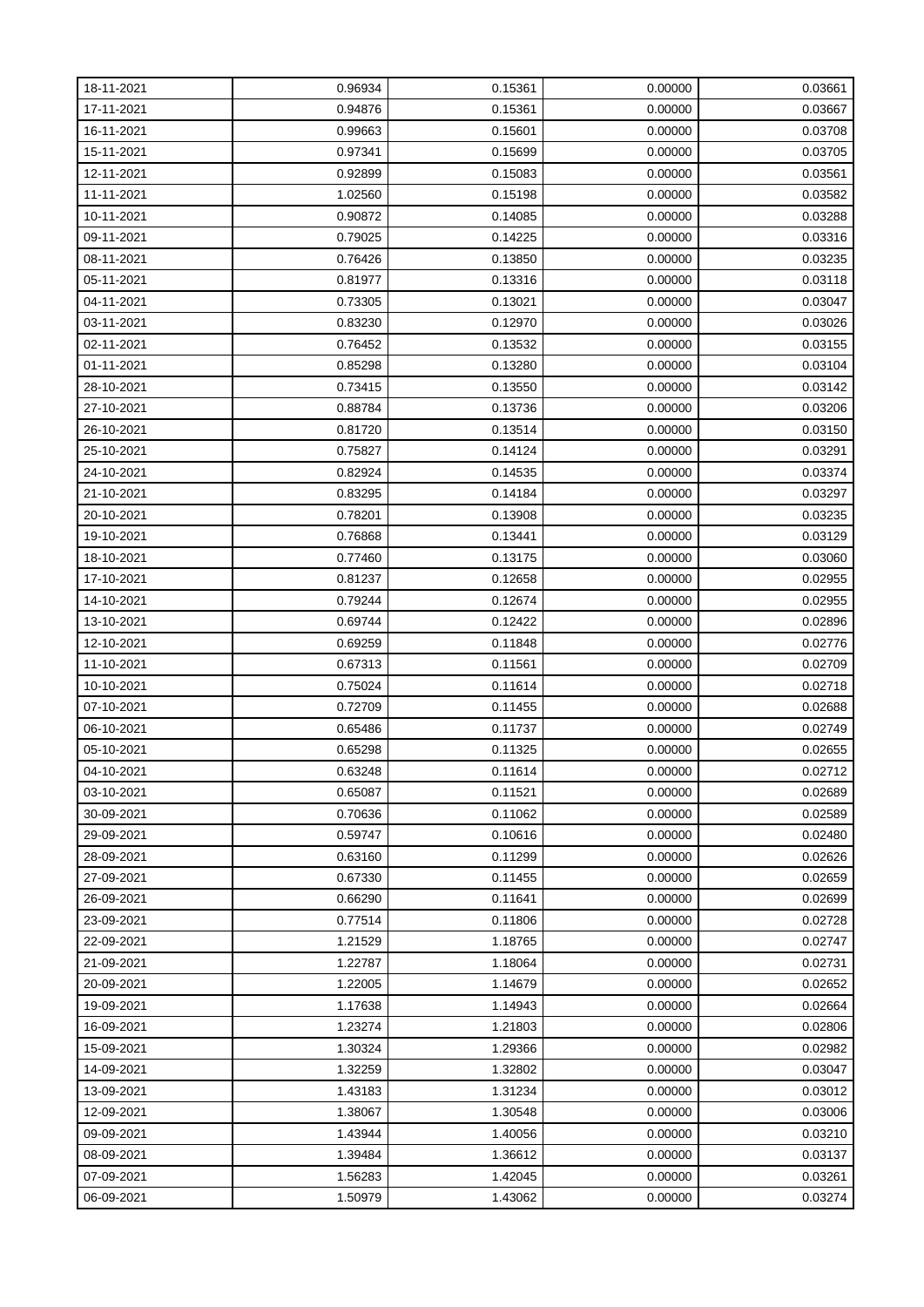| 05-09-2021 | 1.56150 | 1.50150 | 0.00000 | 0.03437 |
|------------|---------|---------|---------|---------|
| 02-09-2021 | 1.38991 | 1.36426 | 0.00000 | 0.03120 |
| 01-09-2021 | 1.40325 | 1.38696 | 0.00000 | 0.03180 |
| 31-08-2021 | 1.32505 | 1.32275 | 0.00000 | 0.03042 |
| 30-08-2021 | 1.45236 | 1.38122 | 0.00000 | 0.03174 |
| 29-08-2021 | 1.39793 | 1.34953 | 0.00000 | 0.03107 |
| 26-08-2021 | 1.31973 | 1.29702 | 0.00000 | 0.02999 |
| 25-08-2021 | 1.39537 | 1.29702 | 0.00000 | 0.02997 |
| 24-08-2021 | 1.34552 | 1.30548 | 0.00000 | 0.03020 |
| 23-08-2021 | 1.29627 | 1.28535 | 0.00000 | 0.02977 |
| 22-08-2021 | 1.30296 | 1.24069 | 0.00000 | 0.02877 |
| 19-08-2021 | 1.23695 | 1.22850 | 0.00000 | 0.02860 |
| 18-08-2021 | 1.31236 | 1.23001 | 0.00000 | 0.02863 |
| 17-08-2021 | 1.42708 | 1.30039 | 0.00000 | 0.03018 |
| 16-08-2021 | 1.33392 | 1.32450 | 0.00000 | 0.03059 |
| 15-08-2021 | 1.24516 | 1.27551 | 0.00000 | 0.02945 |
| 12-08-2021 | 1.27966 | 1.24378 | 0.00000 | 0.02883 |
| 11-08-2021 | 1.36151 | 1.25471 | 0.00000 | 0.02908 |
| 10-08-2021 | 1.33447 | 1.24069 | 0.00000 | 0.02882 |
| 09-08-2021 | 1.39576 | 1.26743 | 0.00000 | 0.02939 |
| 08-08-2021 | 1.30421 | 1.31752 | 0.00000 | 0.03049 |
| 05-08-2021 | 1.55989 | 1.54321 | 0.00000 | 0.03554 |
| 03-08-2021 | 1.74782 | 1.67785 | 0.00000 | 0.03853 |
| 02-08-2021 | 1.58189 | 1.58983 | 0.00000 | 0.03645 |
| 01-08-2021 | 1.75016 | 1.62075 | 0.00000 | 0.03714 |
| 29-07-2021 | 1.67922 | 1.65289 | 0.00000 | 0.03782 |
| 28-07-2021 | 1.73365 | 1.60514 | 0.00000 | 0.03683 |
| 27-07-2021 | 1.50014 | 1.46843 | 0.00000 | 0.03389 |
| 26-07-2021 | 1.67684 | 1.53846 | 0.00000 | 0.03561 |
| 25-07-2021 | 1.76949 | 1.57480 | 0.00000 | 0.03644 |
| 22-07-2021 | 1.58388 | 1.58228 | 0.00000 | 0.03661 |
| 21-07-2021 | 1.53825 | 1.52672 | 0.00000 | 0.03532 |
| 20-07-2021 | 1.54314 | 1.51057 | 0.00000 | 0.03502 |
| 19-07-2021 | 1.58330 | 1.51286 | 0.00000 | 0.03498 |
| 18-07-2021 | 1.66382 | 1.58228 | 0.00000 | 0.03662 |
| 15-07-2021 | 1.75369 | 1.77620 | 0.00000 | 0.04102 |
| 14-07-2021 | 1.83531 | 1.81488 | 0.00000 | 0.04178 |
| 13-07-2021 | 1.91675 | 1.73611 | 0.00000 | 0.04016 |
| 12-07-2021 | 1.91453 | 1.77620 | 0.00000 | 0.04090 |
| 11-07-2021 | 1.73311 | 1.72712 | 0.00000 | 0.03968 |
| 08-07-2021 | 1.75126 | 1.71233 | 0.00000 | 0.03946 |
| 07-07-2021 | 1.74410 | 1.73310 | 0.00000 | 0.04002 |
| 06-07-2021 | 1.96832 | 1.82149 | 0.00000 | 0.04202 |
| 05-07-2021 | 1.96411 | 1.89753 | 0.00000 | 0.04369 |
| 04-07-2021 | 1.96333 | 1.89394 | 0.00000 | 0.04355 |
| 01-07-2021 | 1.90848 | 1.74216 | 0.00000 | 0.04020 |
| 30-06-2021 | 1.96283 | 1.78891 | 0.00000 | 0.04122 |
| 29-06-2021 | 1.83198 | 1.66945 | 0.00000 | 0.03834 |
| 28-06-2021 | 1.71459 | 1.71527 | 0.00000 | 0.03933 |
| 27-06-2021 | 1.77892 | 1.74825 | 0.00000 | 0.04003 |
| 24-06-2021 | 2.01147 | 1.77936 | 0.00000 | 0.04068 |
| 23-06-2021 | 1.75952 | 1.72117 | 0.00000 | 0.03939 |
| 22-06-2021 | 1.84513 | 1.73310 | 0.00000 | 0.03966 |